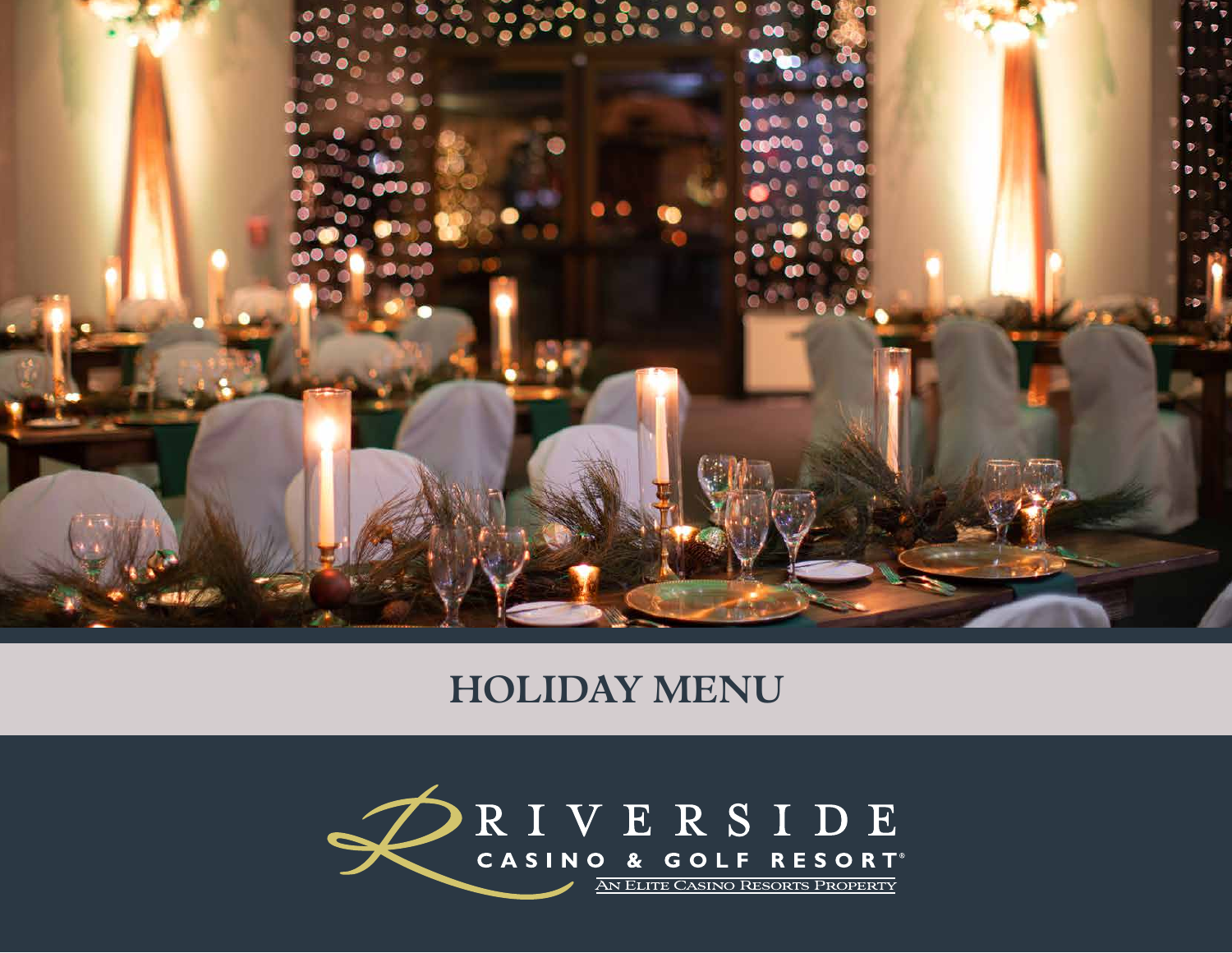

# **PLATED DINNER**

All plated dinner selections are served with warm rolls and butter, salad, soup, 1 dessert option, water, iced tea, regular and decaf coffee and assortment of hot teas. **Prices are per person.** Up to (3) entrée selections may be offered. Highest price will be charged on all meals. Only entrées may vary - all guests will receive the same starter, starch, vegetable, and dessert.

#### **SALAD**

#### **Holiday Gala Salad with Apple Cider Vinaigrette**

Served with Diced Gala Apple, Candied Walnuts, Dried Cherries, Bleu Cheese, Sliced Red Onions and Fresh Spring Mix

### **ENTRÉES**

| Pan Seared Salmon with Cranberry Ginger Sauce<br>Served with Toasted Chestnut Rice Pilaf and Steamed Buttery Lemon Zest Asparagus                               | \$33        |
|-----------------------------------------------------------------------------------------------------------------------------------------------------------------|-------------|
| <b>Cracked Black Peppercorn Pan Seared New York Strip</b><br>Served with Roasted Garlic Mashed Yukon Potatoes and Roasted Herbed Baby Carrot                    | \$38        |
| <b>Grilled Pork Tenderloin with Forestine Sauce</b><br>Served with Savory Roasted Sweet Potatoes and Garlic Green Beans with<br><b>Blistered Grape Tomatoes</b> | \$33        |
| Herb Panéed Chicken Breast with Champagne Dijon Sauce<br>Served with Homemade Apple Cranberry Stuffing and Green Bean Almandine                                 | <b>\$32</b> |

**SOUP Apple Roast Butternut Bisque**

#### **DESSERT**

**New York Cheesecake** Served with Egg Nog Anglaise

**Chocolate Cake**  Served with Wild Berry Compote

**Chocolate Layer Cake**  Served with a Grand Mariner Infused Wild Berry Compote



**All prices are subject to 7% sales tax and 20% taxable gratuity. Menus and prices are subject to change.**

**Please work with your Event Coordinator on the recommended number of selections based upon your event size.**